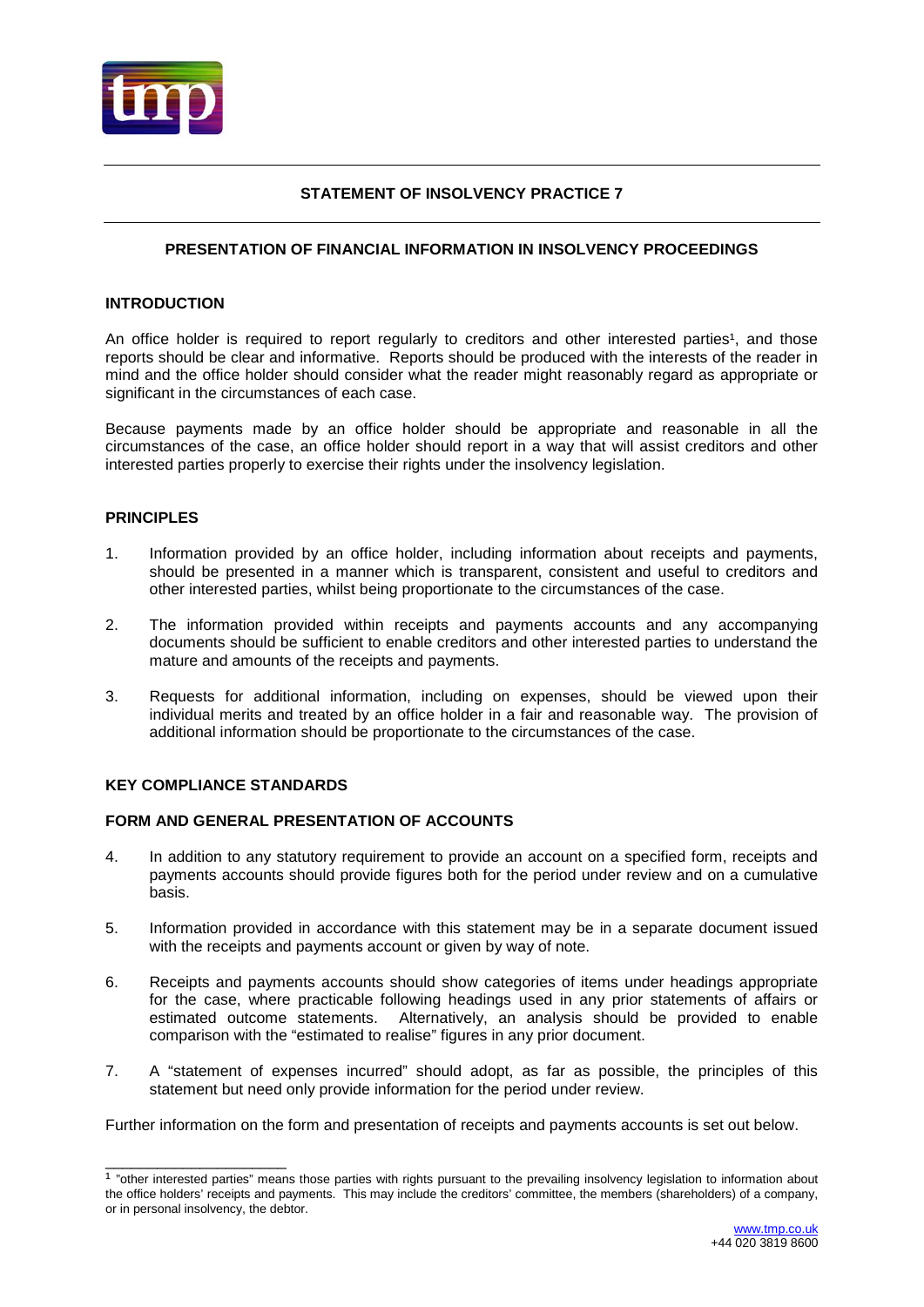

# **PAYMENTS TO INSOLVENCY OFFICE HOLDERS AND THEIR ASSOCIATES**

- 8. The following should be disclosed, either separately in the receipts and payments account or by way of note:
	- a) Office holder's remuneration, showing the amounts paid on each basis;
	- b) Amounts paid to the office holder out of the estate in respect of pre-appointment costs;
	- c) Sums paid to the office holder in respect of the supervision of trading;
	- d) All other amounts required to be approved in the same manner as remuneration;
	- e) Amounts paid to sun-contractors for work that would otherwise have to be carried out by the office holders or their staff;
	- f) Any remuneration or disbursements paid to the office holder other than out of the estate, giving the amounts paid, the name of the payor, its relationship to the insolvent estate and the nature of the payment.
- 9. These disclosures should always be made whenever reporting on remuneration and/or expenses, whether incurred, accrued or paid.

## **REPORTS TO CREDITORS AND OTHER INTERESTED PARTIES**

- 10. Where expenditure has been incurred that is significant in the context of the case, the office holder should report and explain why the expenditure was incurred.
- 11. Unless there is statutory provision to the contrary, this SIP does not require the repetition of information previously provided.

# **REQUESTS FOR ADDITIONAL INFORMATION**

- 12. Creditors and other interested parties may have the statutory right to seek further information about payments made by the office holder. Such rights extend to the general expenses of administering the estate as well as the office holder's remuneration and disbursements. They may also have the right to apply to the court if they consider these costs to be excessive in all the circumstances. The office holder should provide creditors and other interested parties with sufficient information to enable them to consider whether to exercise those rights.
- 13. Adequate steps should be taken to bring the rights of creditors and other interested parties to their attention. Information on how to access a suitable explanatory note setting out the rights of creditors should be given, when appropriate in reports that present financial information.

# **OTHER PRESENTATIONAL MATTERS**

### **Receipts**

- 14. Realisations by or on behalf of the office holder should be shown gross, with the costs of realisation shown separately as payments.
- 15. Realisations by or on behalf of the office holder of assets subject to charges should be shown as above with the amounts accounted for to the chargeholder shown separately as payments.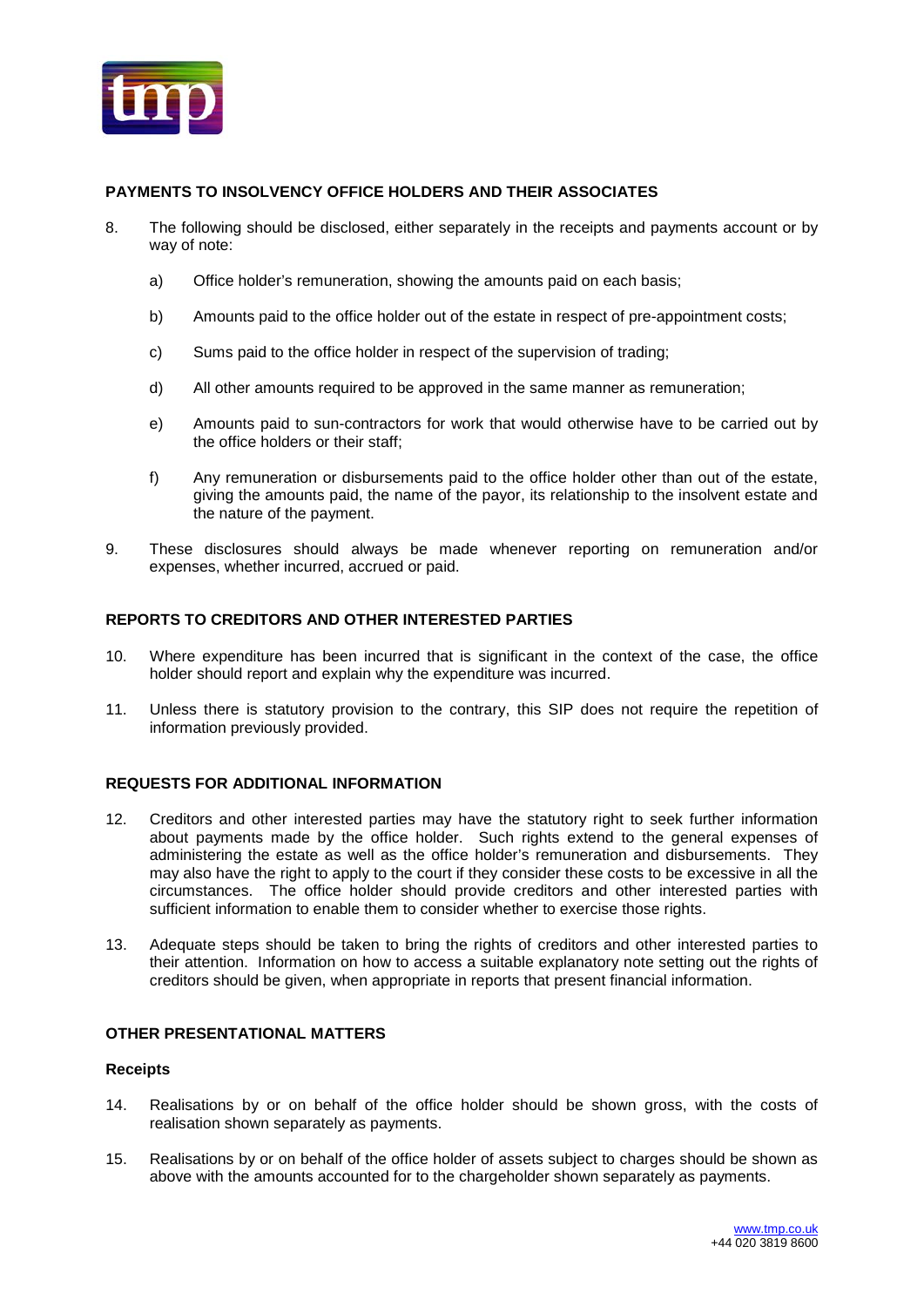

16. When assets subject to charges are sold by or on the instructions of the chargeholder (or other person with a legal right to do so), the net amount received should be shown in the account (even if "nil") with the gross realisations(s), costs of realisation and the amount retained by the chargeholder shown separately by way of note.

## **Payments**

17. Payments should be stated by category, distinguishing payments made under duress, in settlement of reservation of title claims, to secured creditors, and to preferential creditors and unsecured creditors as dividends. The dates and amounts of dividends (pence in the  $E$ ) should be stated.

### **Trading under office holder's control**

- 18. A separate trading receipts and payments account should be provided, and the balance should be shown as a single item in the main receipts and payments account. The office holder should also provide, by way of note or in the accompanying report, details of:
	- a) The assets in existence upon appointment (e.g. stock and work in progress) that have been used in trading.
	- b) Any uncollected debts and unpaid liabilities in respect of trading.
	- c) Trading assets (e.g. stock and work in progress) still to be realised.

### **Hive-downs**

- 19. Funds received from a hive-down company as consideration for the sale of the business or its assets should be shown in the account classified according to the categories of assets transferred and apportioned as provided for in the hive-down agreement. The proceeds of sale of the shares in the hive-down company should be shown separately. Funds received in respect of the hive-down company should not be shown simply as the proceeds of sale of the hive-down company.
- 20. A trading account for a hive-down company should be prepared adopting the same principles as set out in paragraph 16 above.

## **Third party funds**

21. Where any monies are held which do not form part of the estate and are due to be paid to third parties, the amount should be noted. Any agreed fee charged to the person entitled to the monies should be disclosed.

### **Statement of funds held**

22. Disclosure should be made of where the balance of the funds is held, distinguishing between funds held on non-interest bearing accounts and interest bearing accounts in the office holder's or the insolvent estate's name, amounts held in the Insolvency Services Account and Treasury Bills, and other forms of investments.